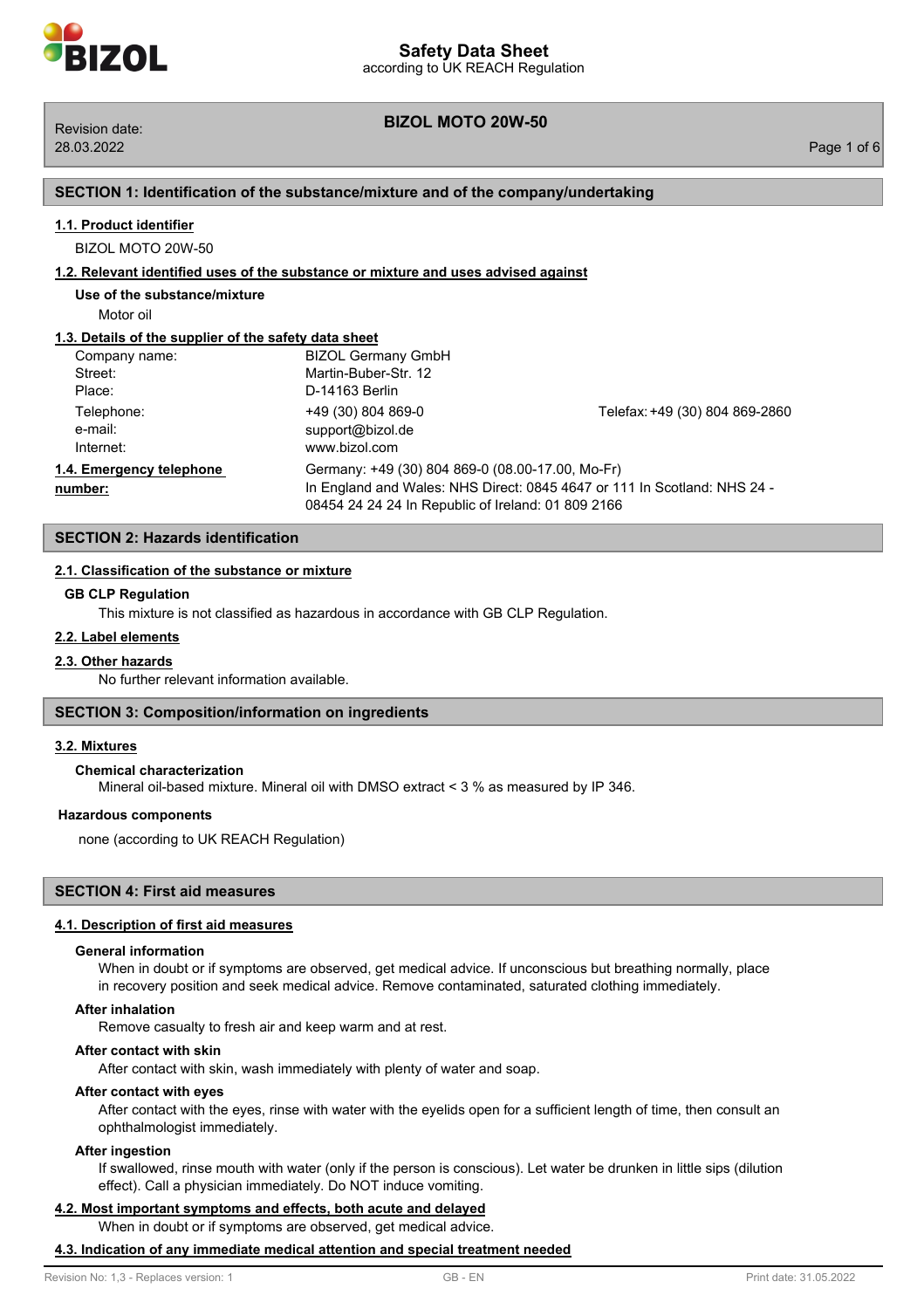

28.03.2022 Page 2 of 6

# **BIZOL MOTO 20W-50** Revision date:

No information available.

# **SECTION 5: Firefighting measures**

#### **5.1. Extinguishing media**

#### **Suitable extinguishing media**

alcohol resistant foam, Extinguishing powder, Carbon dioxide (CO2).

# **Unsuitable extinguishing media**

Full water jet.

### **5.2. Special hazards arising from the substance or mixture**

Hazardous decomposition products: Carbon monoxide Carbon dioxide (CO2). Do not inhale explosion and combustion gases.

#### **5.3. Advice for firefighters**

In case of fire: Wear self-contained breathing apparatus.

#### **Additional information**

Collect contaminated fire extinguishing water separately. Do not allow entering drains or surface water. Do not allow to enter into soil/subsoil.

# **SECTION 6: Accidental release measures**

### **6.1. Personal precautions, protective equipment and emergency procedures**

# **General advice**

Protective measures: see section 7 + 8.

#### **6.2. Environmental precautions**

Do not allow to enter into surface water or drains. Do not allow to enter into soil/subsoil. Clean contaminated articles and floor according to the environmental legislation.

# **6.3. Methods and material for containment and cleaning up**

#### **Other information**

Absorb with liquid-binding material (sand, diatomaceous earth, acid- or universal binding agents). Treat the recovered material as prescribed in the section on waste disposal.

#### **6.4. Reference to other sections**

Protective measures: see section 7 + 8.

# **SECTION 7: Handling and storage**

#### **7.1. Precautions for safe handling**

#### **Advice on safe handling**

Use personal protection equipment. Do not eat, drink or smoke when using this product. Provide fresh air. Handle and open container with care. Conditions to avoid: generation/formation of aerosols.

# **Advice on protection against fire and explosion**

No special measures are necessary.

# **Advice on general occupational hygiene**

When using do not eat, drink, smoke, sniff.

#### **7.2. Conditions for safe storage, including any incompatibilities**

#### **Requirements for storage rooms and vessels**

Protect against: Frost. Keep away from heat. Protect from direct sunlight. Keep container tightly closed in a cool, well-ventilated place.

# **7.3. Specific end use(s)**

Observe technical data sheet.

# **SECTION 8: Exposure controls/personal protection**

# **8.1. Control parameters**

# **8.2. Exposure controls**

# **Appropriate engineering controls**

See section 7. No additional measures necessary.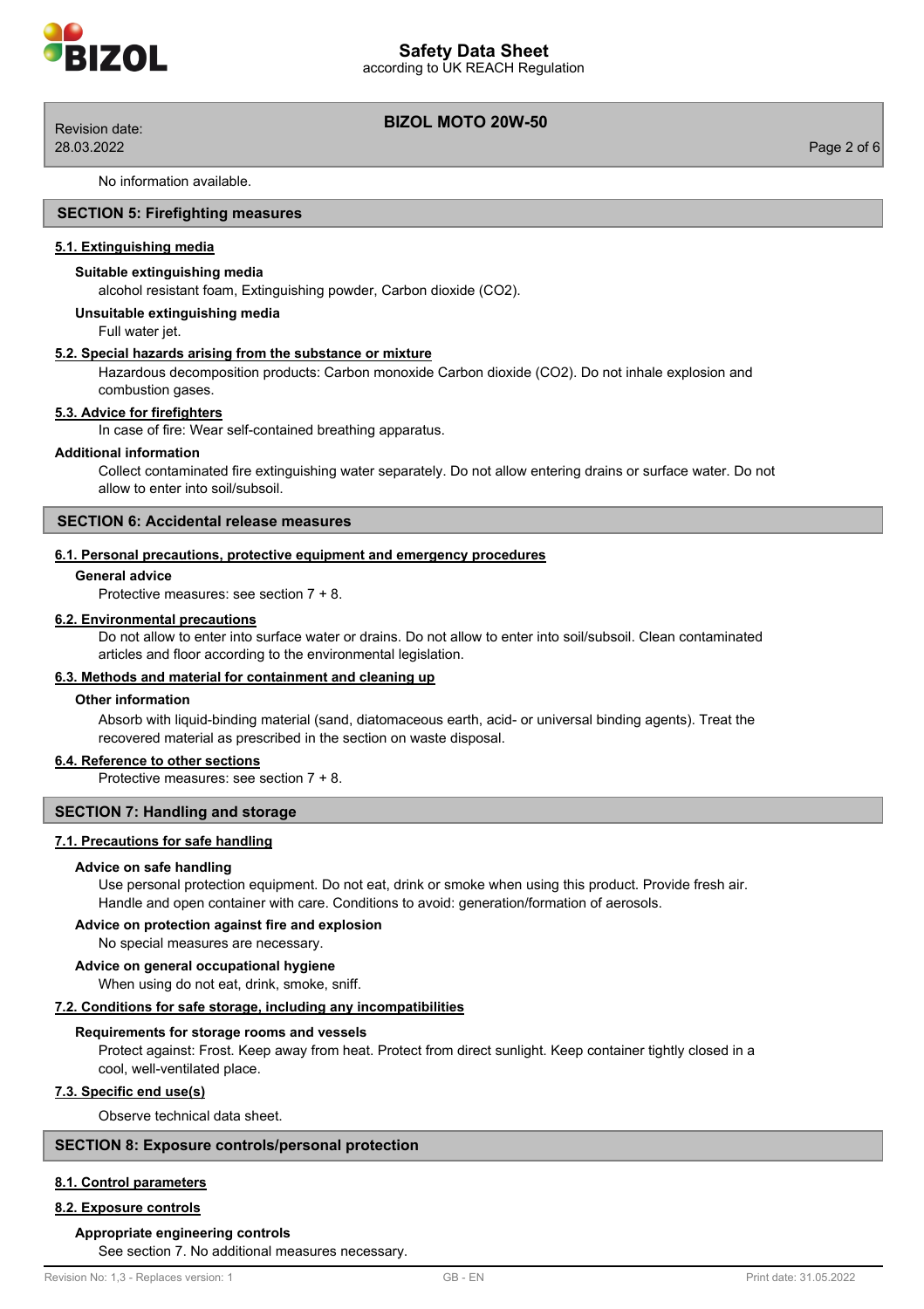

# **BIZOL MOTO 20W-50** Revision date:

28.03.2022 Page 3 of 6

# **Individual protection measures, such as personal protective equipment**

#### **Eye/face protection**

Eye glasses with side protection.

#### **Hand protection**

Wear suitable gloves. Recommended glove articles: EN ISO 374. Suitable material: NBR (Nitrile rubber). Breakthrough time: > 480 min (Thickness of the glove material: 0.4 mm). Breakthrough times and swelling properties of the material must be taken into consideration. For special purposes, it is recommended to check the resistance to chemicals of the protective gloves mentioned above together with the supplier of these gloves. Barrier creams can help protecting exposed skin areas. In no case should they be used after contact.

#### **Skin protection**

Protective clothing.

#### **Respiratory protection**

With correct and proper use, and under normal conditions, breathing protection is not required. When splashes or fine mist form, a permitted breathing apparatus suitable for these purposes must be used. Suitable respiratory protection apparatus: Filtering Half-face mask (EN 149), e.g. FFA P / FFP3.

#### **Environmental exposure controls**

Do not allow to enter into surface water or drains.

### **SECTION 9: Physical and chemical properties**

#### **9.1. Information on basic physical and chemical properties**

| Physical state:                                              | Liquid         |                           |                                         |
|--------------------------------------------------------------|----------------|---------------------------|-----------------------------------------|
| Colour:                                                      | brownish       |                           |                                         |
| Odour:                                                       | characteristic |                           |                                         |
|                                                              |                |                           | <b>Test method</b>                      |
| Changes in the physical state                                |                |                           |                                         |
| Melting point/freezing point:                                |                | not determined            |                                         |
| Boiling point or initial boiling point and<br>boiling range: |                | not determined            |                                         |
| Pour point:                                                  |                |                           | $<$ -15 °C ASTM D 7346                  |
| Flash point:                                                 |                |                           | > 208 °C EN ISO 2592                    |
| Lower explosion limits:                                      |                | 0,6 vol. %                |                                         |
| Upper explosion limits:                                      |                | 6,5 vol. %                |                                         |
| Auto-ignition temperature:                                   |                | not determined            |                                         |
| Decomposition temperature:                                   |                | No information available. |                                         |
| pH-Value:                                                    |                | not applicable            |                                         |
| Viscosity / dynamic:                                         |                | not determined            |                                         |
| Viscosity / kinematic:<br>(at 100 °C)                        |                |                           | 19 mm <sup>2</sup> /s ASTM D 7042       |
| Flow time:                                                   |                | not determined            |                                         |
| Water solubility:                                            |                | insoluble                 |                                         |
| Partition coefficient n-octanol/water:                       |                | not determined            |                                         |
| Vapour pressure:<br>(at 20 $°C$ )                            |                | $< 0.1$ hPa               |                                         |
| Density (at 15 °C):                                          |                |                           | 0,88 g/cm <sup>3</sup> DIN EN ISO 12185 |
| Relative vapour density:                                     |                | not determined            |                                         |
| 9.2. Other information                                       |                |                           |                                         |
| Other safety characteristics                                 |                |                           |                                         |
| Evaporation rate:                                            |                | not determined            |                                         |
| <b>Further Information</b>                                   |                |                           |                                         |
| No information available.                                    |                |                           |                                         |
|                                                              |                |                           |                                         |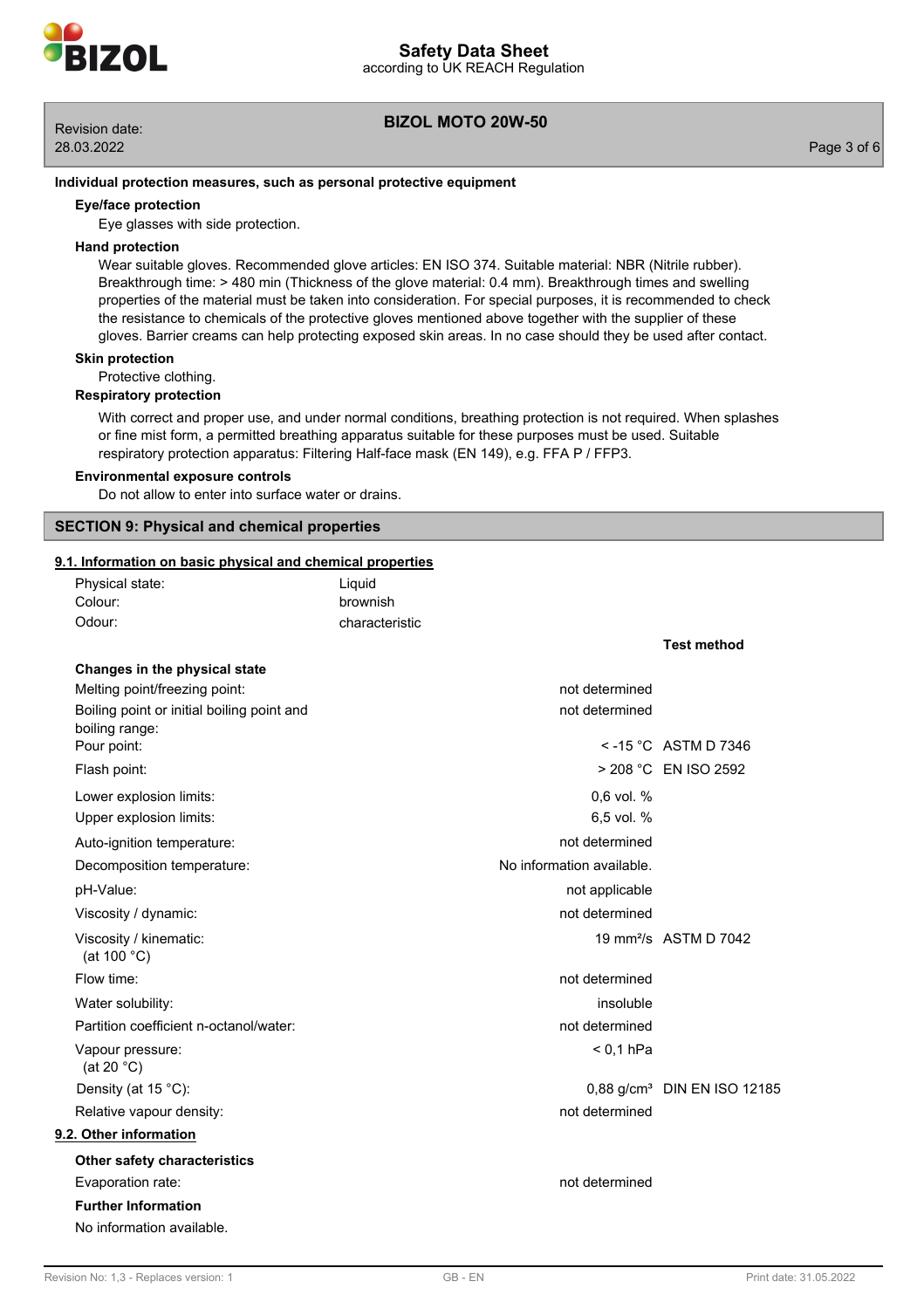

according to UK REACH Regulation

28.03.2022 Page 4 of 6

# **BIZOL MOTO 20W-50** Revision date:

# **SECTION 10: Stability and reactivity**

# **10.1. Reactivity**

No information available.

# **10.2. Chemical stability**

No information available.

### **10.3. Possibility of hazardous reactions**

No hazardous reaction when handled and stored according to provisions.

### **10.4. Conditions to avoid**

Heat.

# **10.5. Incompatible materials**

No information available.

# **10.6. Hazardous decomposition products**

No information available.

# **SECTION 11: Toxicological information**

### **11.1. Information on hazard classes as defined in GB CLP Regulation**

### **Acute toxicity**

Based on available data, the classification criteria are not met.

### **Irritation and corrosivity**

Based on available data, the classification criteria are not met.

#### **Sensitising effects**

Based on available data, the classification criteria are not met.

# **Carcinogenic/mutagenic/toxic effects for reproduction**

Based on available data, the classification criteria are not met.

# **STOT-single exposure**

Based on available data, the classification criteria are not met.

# **STOT-repeated exposure**

Based on available data, the classification criteria are not met.

# **Aspiration hazard**

Based on available data, the classification criteria are not met.

#### **11.2. Information on other hazards**

#### **Other information**

Keeping to the general worker's protection rules and the industrial hygienics, there is no risk in handling this product through the personnel.

# **SECTION 12: Ecological information**

# **12.1. Toxicity**

There are no data available on the mixture itself.

# **12.2. Persistence and degradability**

There are no data available on the mixture itself.

# **12.3. Bioaccumulative potential**

There are no data available on the mixture itself.

# **12.4. Mobility in soil**

No data available

#### **12.5. Results of PBT and vPvB assessment**

The substances in the mixture do not meet the PBT/vPvB criteria according to UK REACH.

#### **12.6. Endocrine disrupting properties**

This product does not contain a substance that has endocrine disrupting properties with respect to non-target organisms as no components meets the criteria.

# **12.7. Other adverse effects**

No data available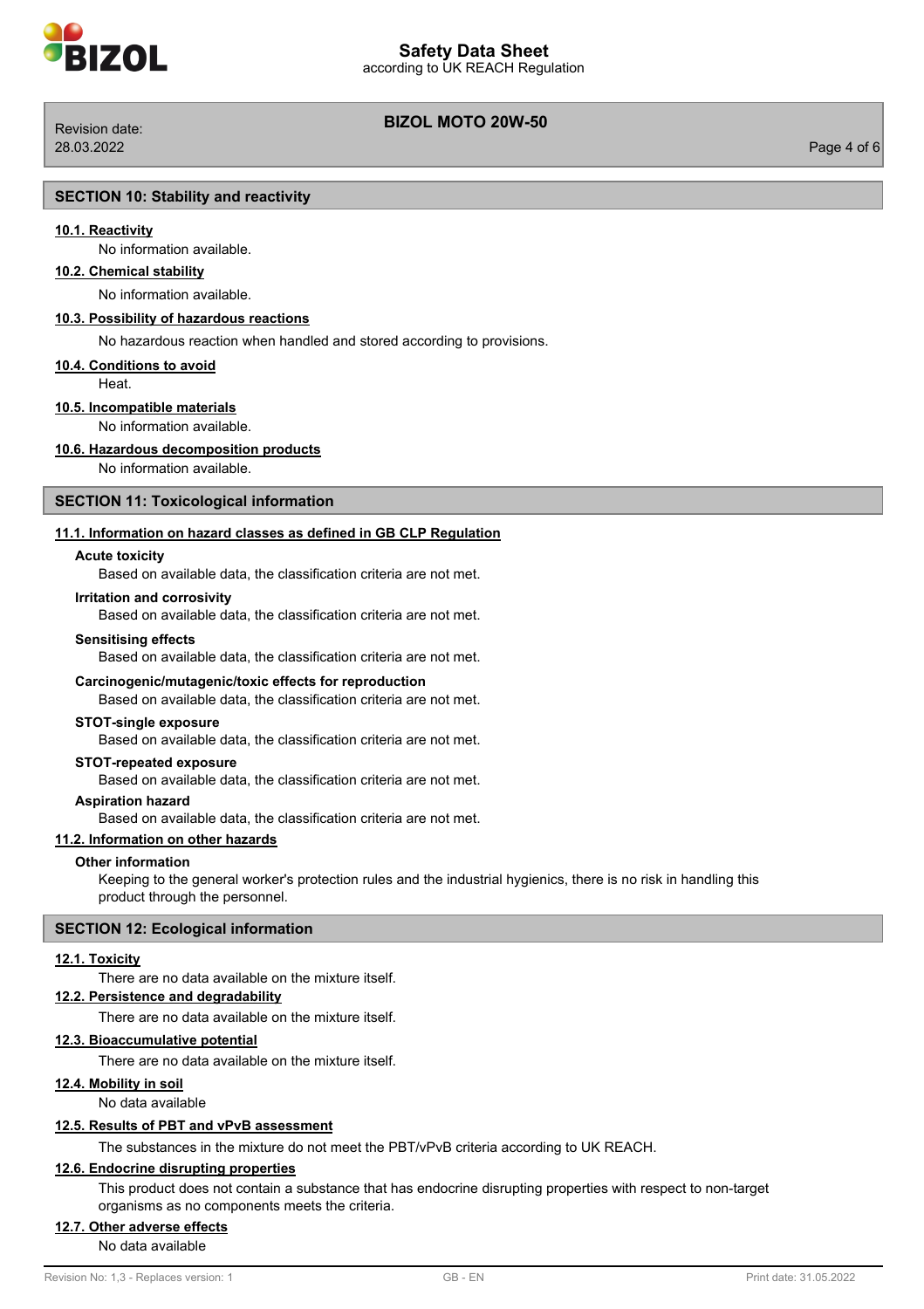

28.03.2022 Page 5 of 6

# **BIZOL MOTO 20W-50** Revision date:

# **SECTION 13: Disposal considerations**

# **13.1. Waste treatment methods**

# **Disposal recommendations**

Do not allow to enter into surface water or drains. This material and its container must be disposed of in a safe way. Waste disposal according to EC directives 75/442/EEC and 91/689/EEC in the corresponding versions, covering waste and dangerous waste.

### **List of Wastes Code - residues/unused products**

```
130205 OIL WASTES AND WASTES OF LIQUID FUELS (EXCEPT EDIBLE OILS, AND THOSE IN 
CHAPTERS 05, 12 AND 19); waste engine, gear and lubricating oils; mineral-based non-chlorinated 
engine, gear and lubricating oils; hazardous waste
```
#### **Contaminated packaging**

Non-contaminated packages may be recycled. Consult the appropriate local waste disposal expert about waste disposal.

### **SECTION 14: Transport information**

# **Land transport (ADR/RID)**

| 14.1. UN number or ID number:                                                    | No dangerous good in sense of this transport regulation.                                             |  |  |  |
|----------------------------------------------------------------------------------|------------------------------------------------------------------------------------------------------|--|--|--|
| 14.2. UN proper shipping name:                                                   | No dangerous good in sense of this transport regulation.                                             |  |  |  |
| 14.3. Transport hazard class(es):                                                | No dangerous good in sense of this transport regulation.                                             |  |  |  |
| 14.4. Packing group:                                                             | No dangerous good in sense of this transport regulation.                                             |  |  |  |
| <b>Marine transport (IMDG)</b>                                                   |                                                                                                      |  |  |  |
| 14.1. UN number or ID number:                                                    | No dangerous good in sense of this transport regulation.                                             |  |  |  |
| 14.2. UN proper shipping name:                                                   | No dangerous good in sense of this transport regulation.                                             |  |  |  |
| 14.3. Transport hazard class(es):                                                | No dangerous good in sense of this transport regulation.                                             |  |  |  |
| 14.4. Packing group:                                                             | No dangerous good in sense of this transport regulation.                                             |  |  |  |
| Marine pollutant:                                                                | <b>NO</b>                                                                                            |  |  |  |
| Air transport (ICAO-TI/IATA-DGR)                                                 |                                                                                                      |  |  |  |
| 14.1. UN number or ID number:                                                    | No dangerous good in sense of this transport regulation.                                             |  |  |  |
| 14.2. UN proper shipping name:                                                   | No dangerous good in sense of this transport regulation.                                             |  |  |  |
| 14.3. Transport hazard class(es):                                                | No dangerous good in sense of this transport regulation.                                             |  |  |  |
| 14.4. Packing group:                                                             | No dangerous good in sense of this transport regulation.                                             |  |  |  |
| 14.5. Environmental hazards                                                      |                                                                                                      |  |  |  |
| <b>ENVIRONMENTALLY HAZARDOUS:</b>                                                | No                                                                                                   |  |  |  |
| 14.6. Special precautions for user                                               |                                                                                                      |  |  |  |
| No data available                                                                |                                                                                                      |  |  |  |
| 14.7. Maritime transport in bulk according to IMO instruments                    |                                                                                                      |  |  |  |
| No data available                                                                |                                                                                                      |  |  |  |
| <b>SECTION 15: Regulatory information</b>                                        |                                                                                                      |  |  |  |
|                                                                                  | 15.1. Safety, health and environmental regulations/legislation specific for the substance or mixture |  |  |  |
| EU regulatory information                                                        |                                                                                                      |  |  |  |
| Restrictions on use (REACH, annex XVII):                                         |                                                                                                      |  |  |  |
| Entry 75                                                                         |                                                                                                      |  |  |  |
| 2010/75/EU (VOC):                                                                | $0\%$                                                                                                |  |  |  |
| Information according to 2012/18/EU                                              | Not subject to 2012/18/EU (SEVESO III)                                                               |  |  |  |
| (SEVESO III):                                                                    |                                                                                                      |  |  |  |
| National regulatory information                                                  |                                                                                                      |  |  |  |
| Water hazard class (D):                                                          | 1 - slightly hazardous to water                                                                      |  |  |  |
| 15.2. Chemical safety assessment                                                 |                                                                                                      |  |  |  |
| Chemical safety assessments for substances in this mixture were not carried out. |                                                                                                      |  |  |  |
|                                                                                  |                                                                                                      |  |  |  |

# **SECTION 16: Other information**